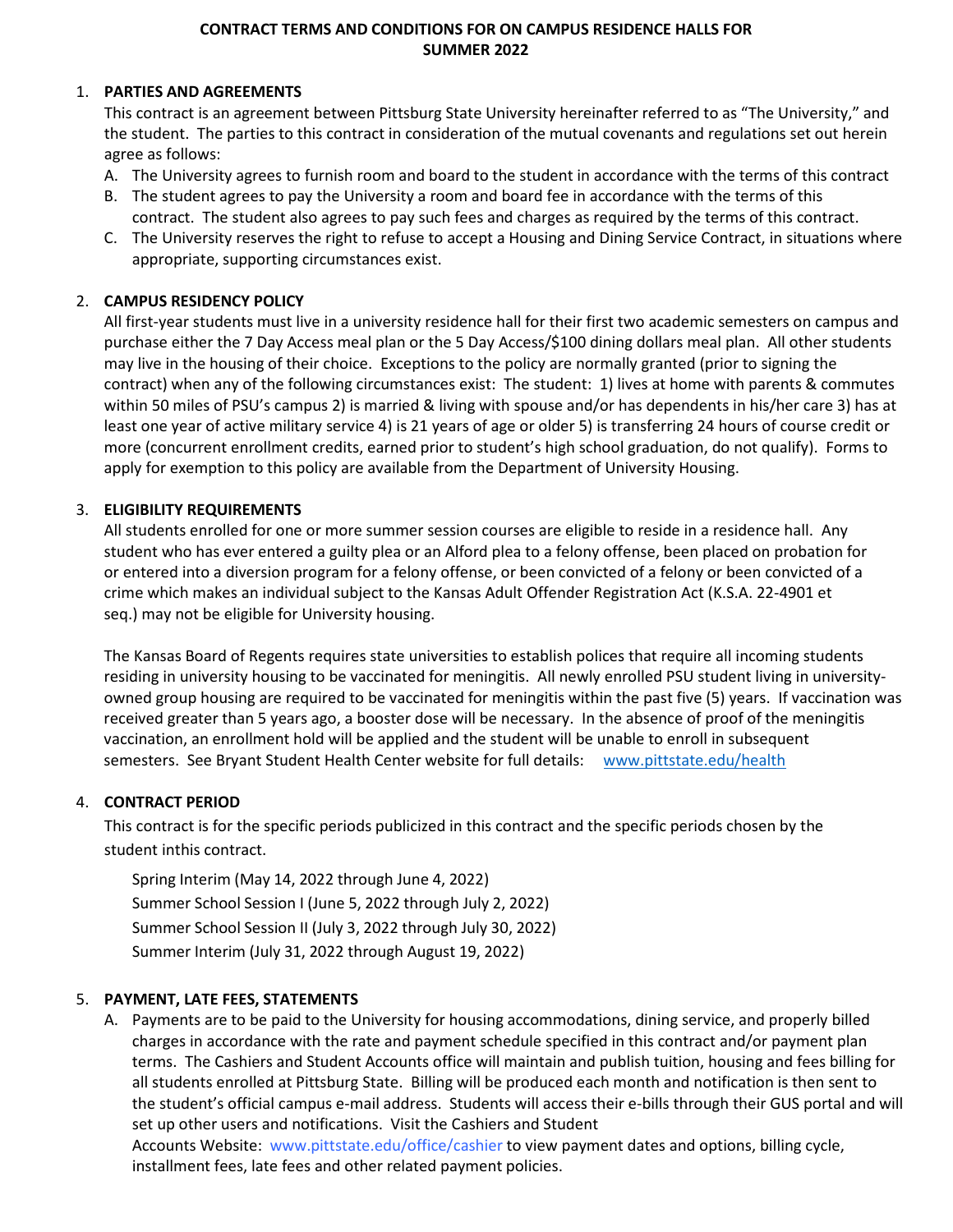- B. A late fee will be charged if payment (semester, installment, and properly billed charges) is not received by the fifth of each month. If charges remain unpaid, meal service will be suspended, and procedures to evict the student from University housing will be initiated. Past due accounts will be sent to a collection agency and/or the state set-off program for collection. Collection costs will be assessed and added to balance due on these accounts.
- C. Statements are accessible through the student portal (GUS) with your ID and password. Details about the payment options and credit card policies are available online at www. pittsate.edu/office/cashier. Timely payment in accordance with established schedules is not dependent upon receipt of statement.
- D. Any student who is permitted and/or authorized to occupy a residence hall assignment outside the dates of this contract (i.e., early arrival, interim, etc.) are subject to all terms and conditions and responsible for all additional charges associated with that occupancy.

## 6. **FINANCIAL AID/SCHOLARSHIPS**

Per federal regulations, all financial aid and scholarship recipients must apply the remaining portion of their award, after tuition, to their Housing and Dining Service Contract (regardless of payment plan chosen). The application of financial aid and scholarship awards supersedes the selected payment plan. Any balance due after financial aid and scholarships are applied must be paid according to the selected payment plan.

# **7. DINING SERVICE**

A. There is no meal plan included in the interim and summer sessions housing contract.

# 8. **OCCUPANCY PROVISIONS**

Housing accommodations are rented to the student for the specific purpose of personal residence and may not be sublet or used by residents or outside agencies for any commercial purposes. This contract is not transferable.

# 9. **ASSIGNMENTS**

- A. **AUTHORITY.** The University reserves the right to make assignments of accommodation.
- B. **CONSOLIDATION.** The University reserves the right to consolidate occupants of rooms to any other space within the Housing system. If sufficient space is available, students may be given the option to pay for a single room. Students who fail to consolidate are subject to a single room charge and possible disciplinary action.

## 10. **VACATING**

- A. **POLICY.** Upon termination of this contract for any reason, the student must vacate the residence halls no later than the deadline set by the Department of University Housing.
- B. **PROCEDURES.** The student must follow checkout procedures outlined in the *Guide to Hall Living*. Students who do not properly checkout will be assessed a \$25.00 fee and any other fees resulting from the failure to follow checkout procedures.

## 11. **DAMAGES**

- A. The student is responsible for the assigned room and contents, to include the outside of the room door and will be charged for any and all damages occurring during occupancy.
- B. Students who damage University property through negligence or willful actions will be financially liable and subject to disciplinary and legal action. If the identity of the person responsible for damage to University property in public areas cannot be ascertained, the Department of University Housing may prorate the cost to repair such damages among all or any portion of the residents of the hall as the Department may deem fair. All damage charges are due immediately upon receipt of bill.

# 12. **LIABILITY**

- A. **PROPERTY.** The University will not be liable for theft, loss or damage to property of the student, including loss from fire, flood, water, wind, or acts of God. The University will not be liable for property left in the building after the student vacates (or is expected to vacate). The University reserves the right to dispose of such property through any manner it deems appropriate. Students are encouraged to carry renter's insurance.
- B. **UPKEEP.** The student will be responsible for keeping the assigned room and its furnishings clean, for cooperating with other residents in the common protection of property, and for advising the hall staff of any deterioration or malfunction of facilities. Further, the student agrees to utilize public areas, residence hall equipment, and furnishings in a careful and proper manner. Health and Safety checks will be done throughout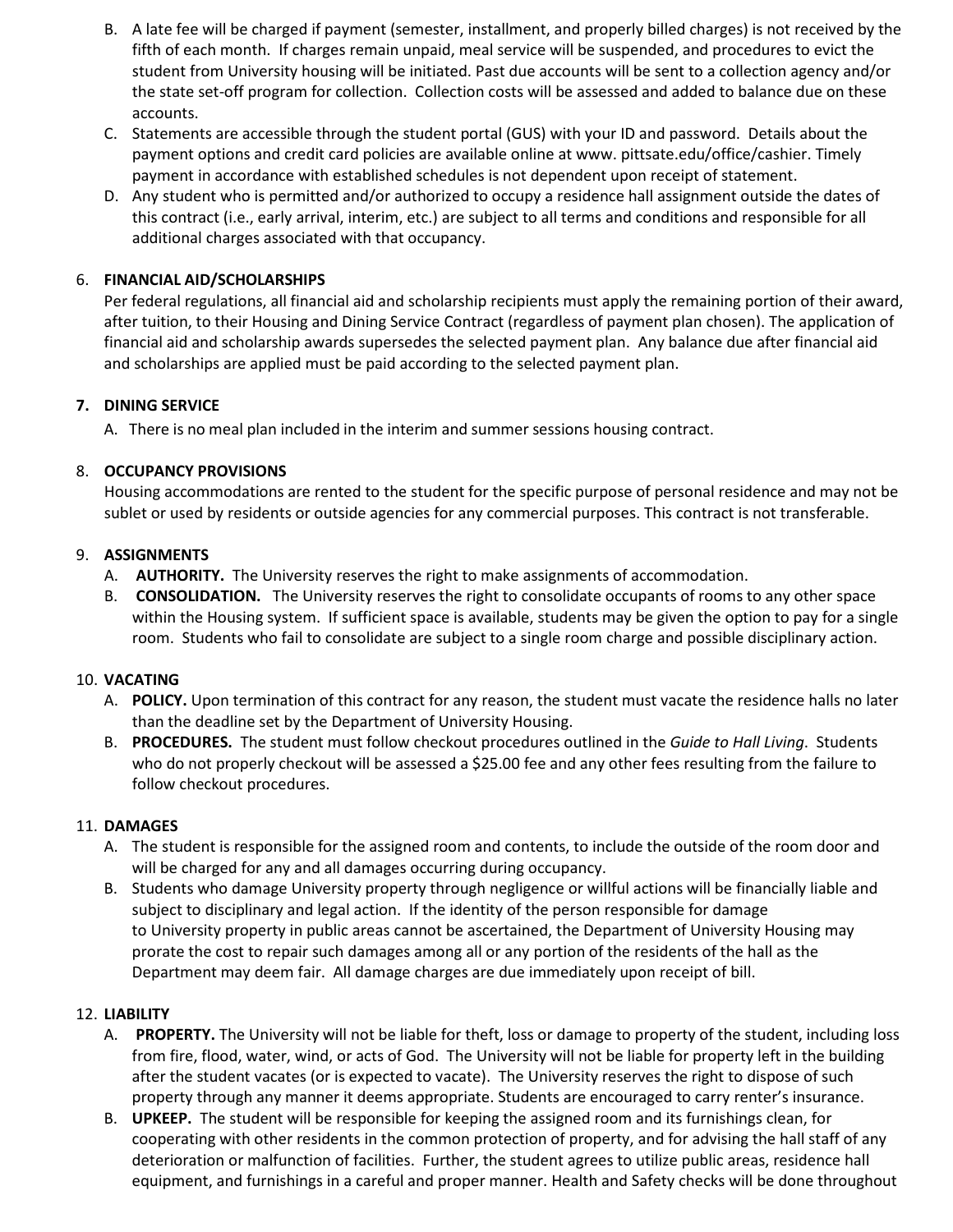the year by Housing Staff and students must be compliant. Residents will be charged for excess cleaning costs.

C. **PERSONAL INJURY.** Students are encouraged to carry medical insurance. The University will not be liable for injuries or death which occurs within its buildings or grounds.

## 13. **RIGHT OF ENTRY**

The University reserves the right for University personnel to enter the student's room for any purpose connected with the interest of the University. The right of entry is discussed in detail in the *Guide to Hall Living* under Room Entry/Privacy.

### 14. **CANCELLATION OF CONTRACT**

- A. First year students, required to live in the residence halls by the Campus Residency Policy (see Item #2), are noteligible to cancel their Summer Session or Interim contract if they remain enrolled in the University.
- B. Students who are not required to live in the residence halls by the Campus Residency Policy (see Item #2) may cancel their Summer Session contract at any time subject to appropriate cancellation fees (see Item #12 below).Cancellation fees will be waived for students who: graduate; are student teaching; or leave campus for training authorized through an academic department.
- C. Interim housing cancellation will result in no refund of room rental fee.
- D. All notification regarding cancellation must be in writing and made directly to the Department of University Housing. Prior to check-in, notification date will be determined by postmark or by date of delivery to the Department of University Housing. All cancellations must be approved by University Housing after check-in. After check-in, the official cancellation date will be determined when all of the following are completed; signed cancellation request is submitted to University Housing Office and is approved, proper checkout with hall staff, RIC is signed, personal items removed, and all keys returned. This date serves as the ending date for prorate andother properly billed charges.
- E. Any student who is permitted and/or authorized to occupy a residence hall assignment outside the dates of this contract (i.e., early arrival, interim, etc.) are subject to all applicable cancellation charges based on date of occupancy (see below).
- F. Federal Financial Aid regulations may prevent the use of federal aid dollars to cover cancellation fees and othernon-refundable fees. Students need to consult with the Student Financial Assistance office in regards to this issue.

### **Summer Session I**

| <b>Notification Date</b>                                                                                                                 | Charge                           |
|------------------------------------------------------------------------------------------------------------------------------------------|----------------------------------|
| -Prior to May 13, 2022                                                                                                                   | \$0                              |
| -May 13, 2022 through June 3, 2022                                                                                                       | 50% of pre-payment               |
| -June 4, 2022 and after, room not occupied                                                                                               | 100% of pre-payment              |
| -June 4, 2021 and after, room occupied                                                                                                   | 100% of pre-payment plus prorate |
| (failing to enroll, cancelling enrollment or being academically dismissed)<br>-June 4, 2022 and after, room occupied, remaining enrolled | 35% of remaining contract        |
| <b>Summer Session II</b>                                                                                                                 |                                  |
| <b>Notification Date</b>                                                                                                                 | Charge                           |
| -Prior to June 13, 2022                                                                                                                  | \$0                              |

-June 13, 2022 through July 1, 2022 50% of pre-payment -July 1, 2022 and after, room not occupied 100% of pre-payment -July 1, 2022 and after, room occupied 100% of pre-payment plus prorate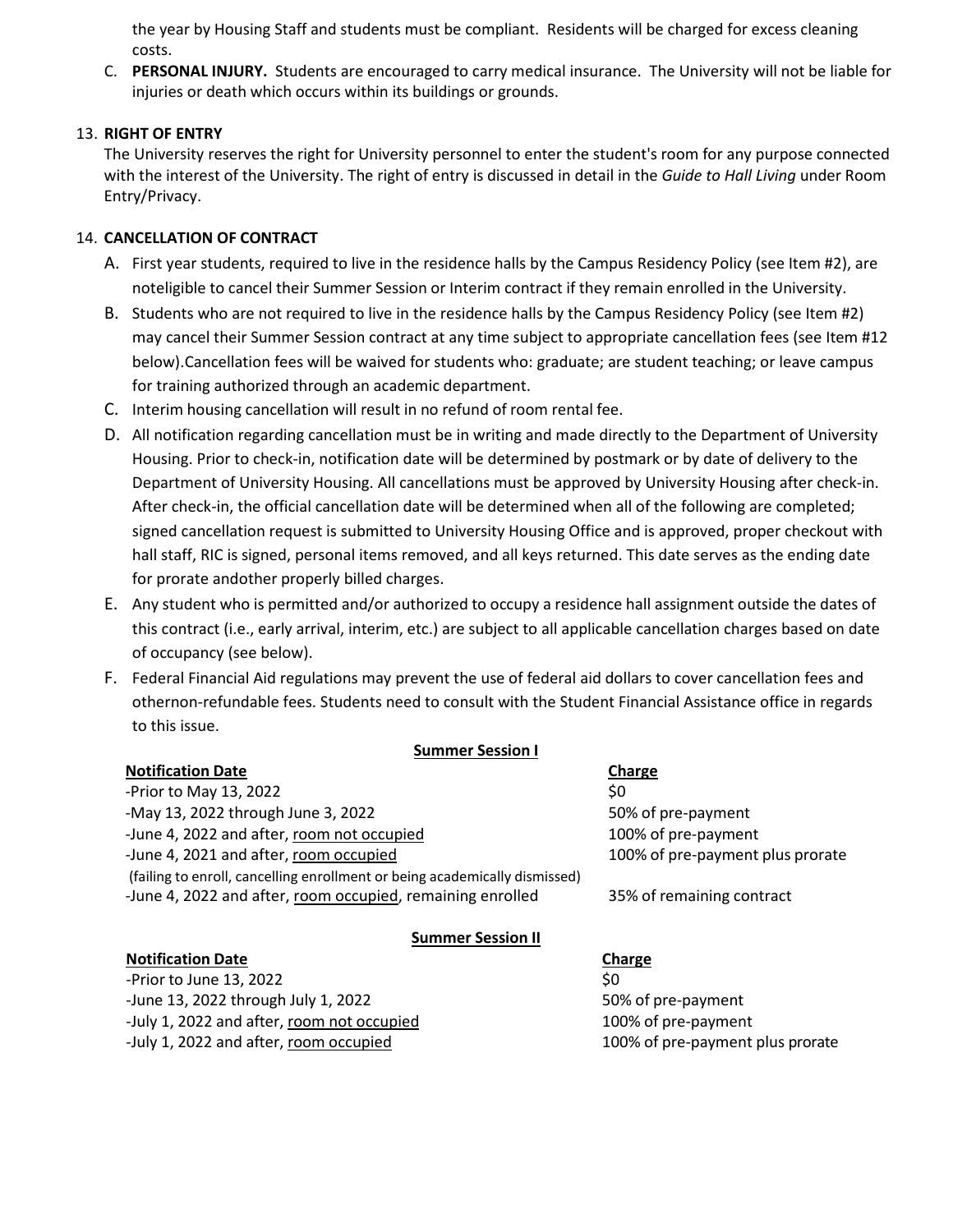(failing to enroll, cancelling enrollment or being academically dismissed) -July 1, 2022 and after, room occupied, remaining enrolled 35% of remaining contract

**NOTE:** Cancellation charges are applied for cancellation of any contract based on appropriate date of receipt of cancellation notice regardless of whether or not a student completes enrollment.

### 15. **TERMINATION BY UNIVERSITY**

- A. The University may terminate this contract if the student fails to fulfill financial obligations specified in this contract or if the student violates any of the terms of this contract or published University or University Housing policy. In such cases, the student will be charged a cancellation fee of 35% of the remainder of contract price plus prorate for the time occupied.
- B. The University may terminate this contract if the student is charged or convicted of a crime or crimes against persons or involving any other conduct that may threaten the safety or security of other residents. In such cases, the student will be charged a cancellation fee of 35% of the remainder of contract price plus prorate for the time occupied.
- C. The University may terminate this contract if the student loses status as an enrolled student for any reason. In such case, the resident will be charged room and board fees for the time occupied in residence and cancellation fees or other fees (if applicable).
- D. The University cannot be held liable for and reserves the right to terminate this contract if the room or residence hall should become uninhabitable due to public health emergency and/or damage or destruction by fire, weather or other casualty. In such cases, the contract will be terminated, and the resident will be charged room and board fees for the time occupied.

### 16. **SERVICES BY UNIVERSITY**

The University agrees to provide utilities at no additional cost to the student. The student agrees to use the utilities in a conservative, economic, and efficient manner. Heating and cooling provided to residence halls derives from a centralized system serving the entire campus. Initiation of these services is dependent on schedules determined by the PSU Physical Plant. Unpredictable weather patterns relative to atmospheric temperature may result in times where interior temperatures are less than optimal while procedures to commence heating and/or cooling are implemented. The University will not be liable for any delay or interruption in services (including heating or air-conditioning, water, steam, GUSNET, phones, etc.) resulting from causes beyond its control, and such interruptions will not relieve the student from the obligation of this contract.

### 17. **ACCOMMODATING STUDENTS WITH DISABILITIES**

In accordance with The Rehabilitation Act of 1972 and the Americans with Disabilities Act, Pittsburg State University provides necessary services for students with disabilities. The University will provide reasonable accommodations for students with identified physical, mental, emotional, and learning disability limitations. Students with a disability which requires special consideration in housing accommodations must identify the needs and work with University Housing personnel and the Center for Student Accommodations Coordinator to meet those needs. Please begin by selecting <http://www.pittstate.edu/office/center-for-student-accommodations/>

- A. Click on the "Online Forms", select Request for Residence Hall Accommodation. Complete and return form as instructed.
- B. Specified rooms in Willard Hall (113, 217, 317, 414) and Crimson Commons (101c, 113c, 123c, 133c, 136c, 143c, 146c) are specifically adapted for accommodating eligible disabled students (permanent and/or progressive). Students with a qualifying disability will receive priority in assignment to these